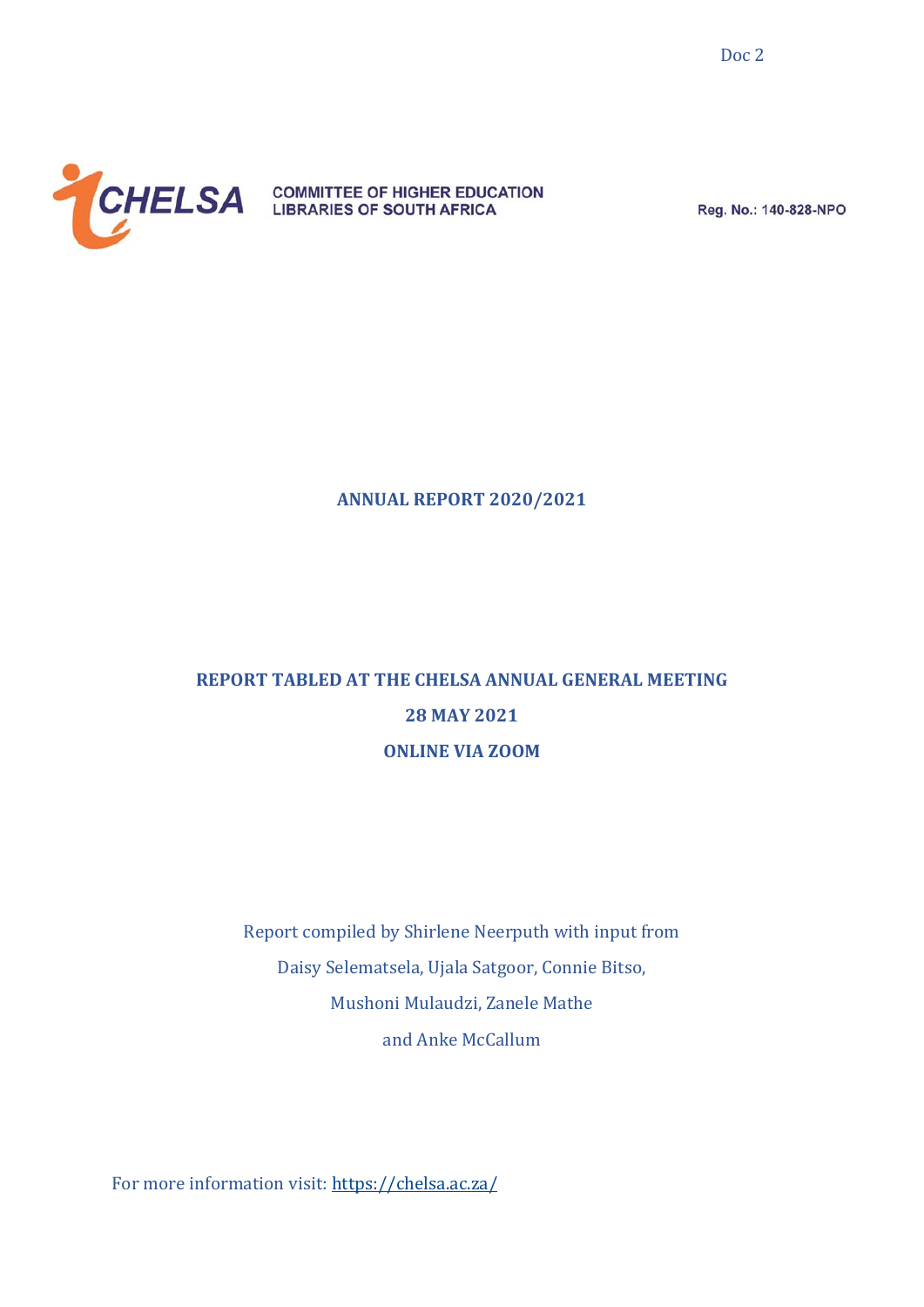# **TABLE OF CONTENTS**

| 1. |                                                                                   |  |
|----|-----------------------------------------------------------------------------------|--|
| 2. |                                                                                   |  |
| 3. |                                                                                   |  |
| 4. |                                                                                   |  |
| 5. |                                                                                   |  |
| 6. |                                                                                   |  |
| 7. |                                                                                   |  |
|    | 7.1 Academic Library Standards Framework (Convenor: Ujala Satgoor) 9              |  |
|    | 7.2 The State of Academic Libraries in South Africa Report (Convenor: Dr Shirlene |  |
|    | 7.3 Leadership Development Programme (Convenor: Ms Zanele Mathe) 10               |  |
|    |                                                                                   |  |
| 8. |                                                                                   |  |
|    |                                                                                   |  |
|    |                                                                                   |  |
|    |                                                                                   |  |
| 9. |                                                                                   |  |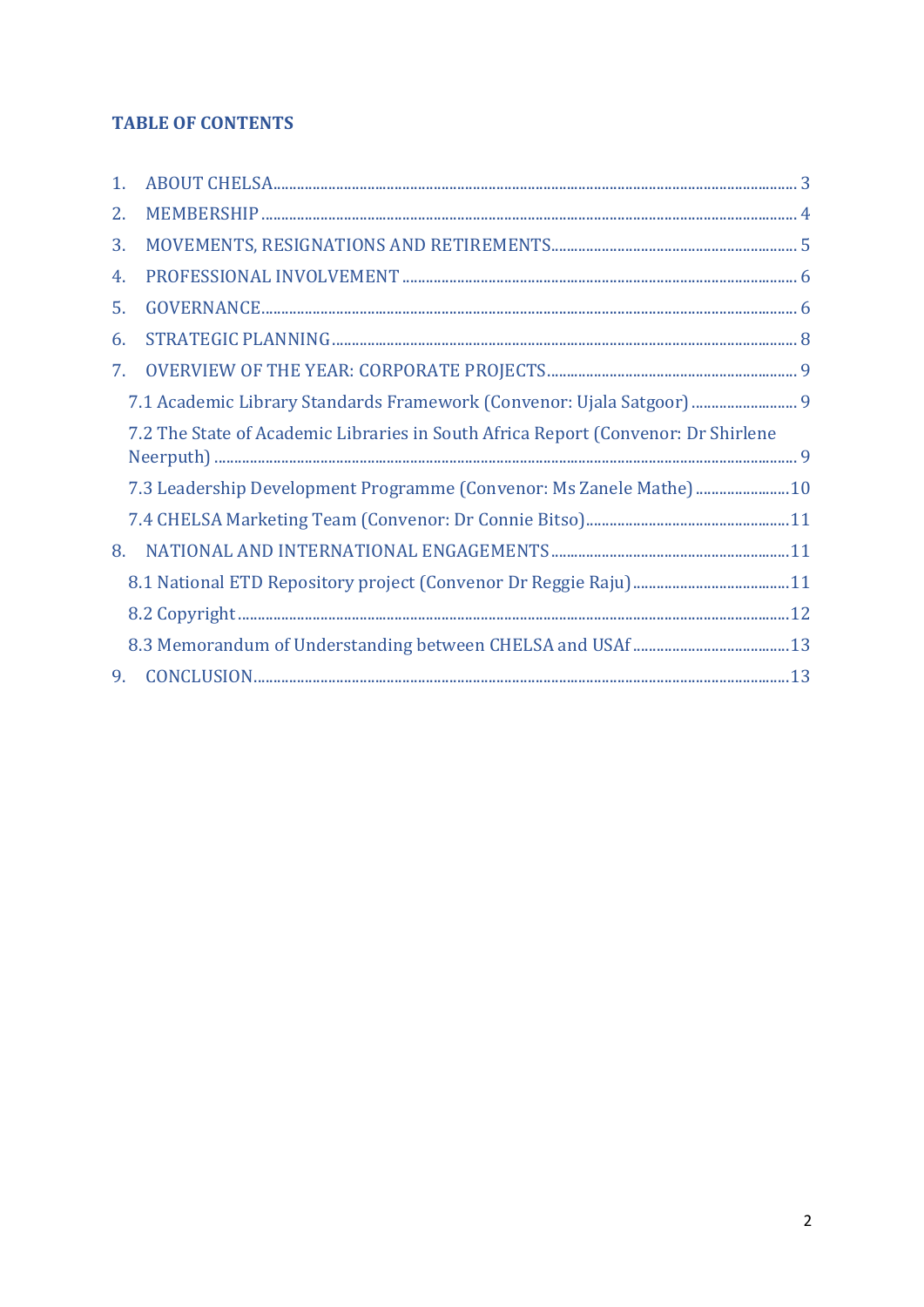# <span id="page-2-0"></span>**1. ABOUT CHELSA**

# **AIM:**

CHELSA aims to improve library and information services for public higher education and research in South Africa through adopting the following vision and mission:

## **VISION:**

To transform existing library practices in Higher Education to respond to existing and new realities and to lay the foundation for the development of a learning society.

#### **MISSION:**

- CHELSA strives through visionary and visible transformational leadership to ensure that the Higher Education sector is provided with optimal access to information for the purpose of learning, teaching, research and community development.
- CHELSA will support knowledge management practices in academic and research libraries.

#### **OBJECTIVES:**

CHELSA is a non-profit organization established for the following public benefit objectives:

- To promote the role of libraries in Higher Education
- To foster academic and research librarianship through partnership
- To develop information access policies for Higher Education libraries
- To enhance the use of technology within the Higher Education library environment
- To develop an active quality assistance programme for Higher Education libraries
- To establish human resources development programmes
- To transform the Higher Education Library and Information Services in terms of their fitness for purpose in a new era
- To ensure that all Higher Education libraries participate and contribute to community-based services.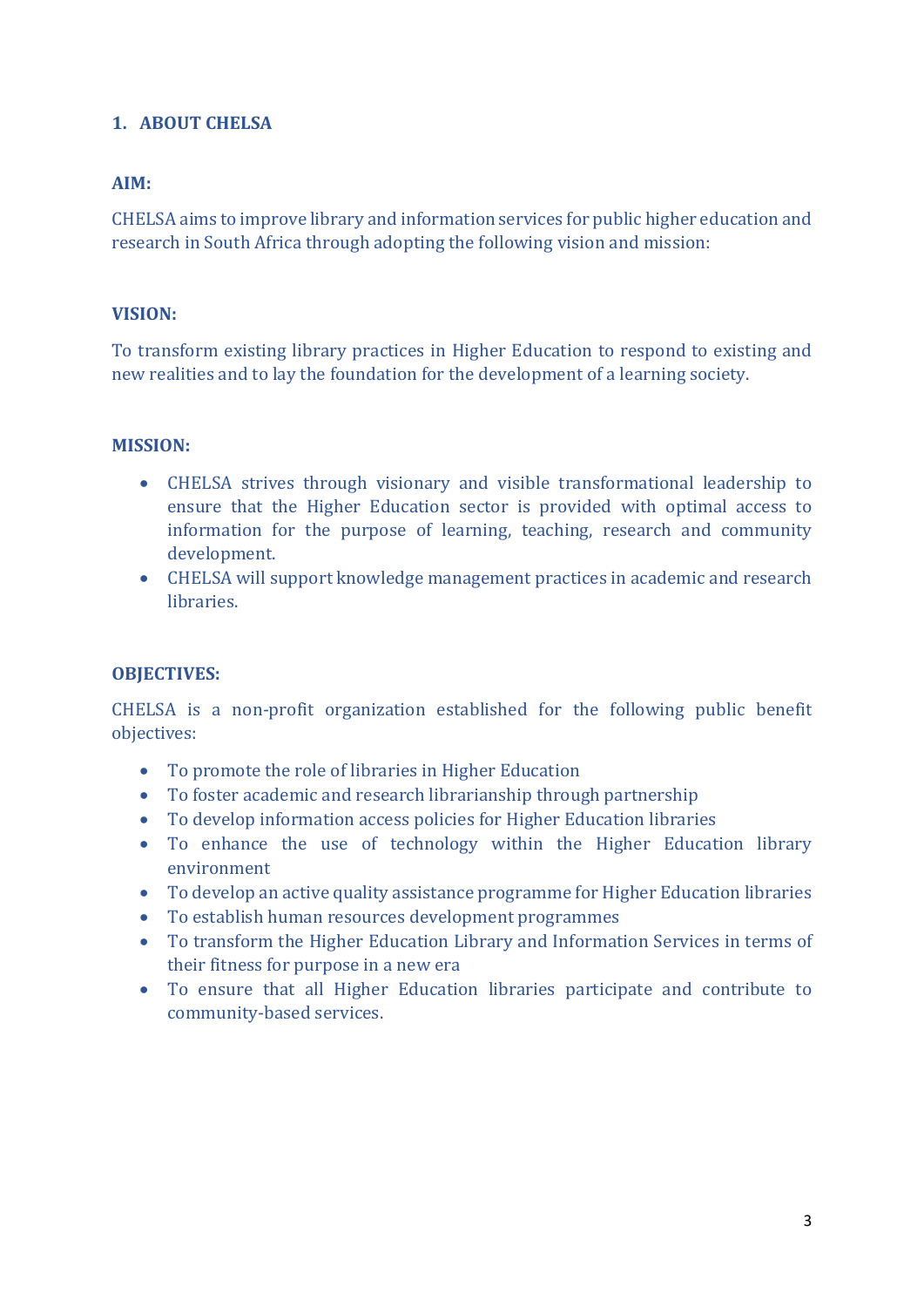## <span id="page-3-0"></span>**2. MEMBERSHIP**

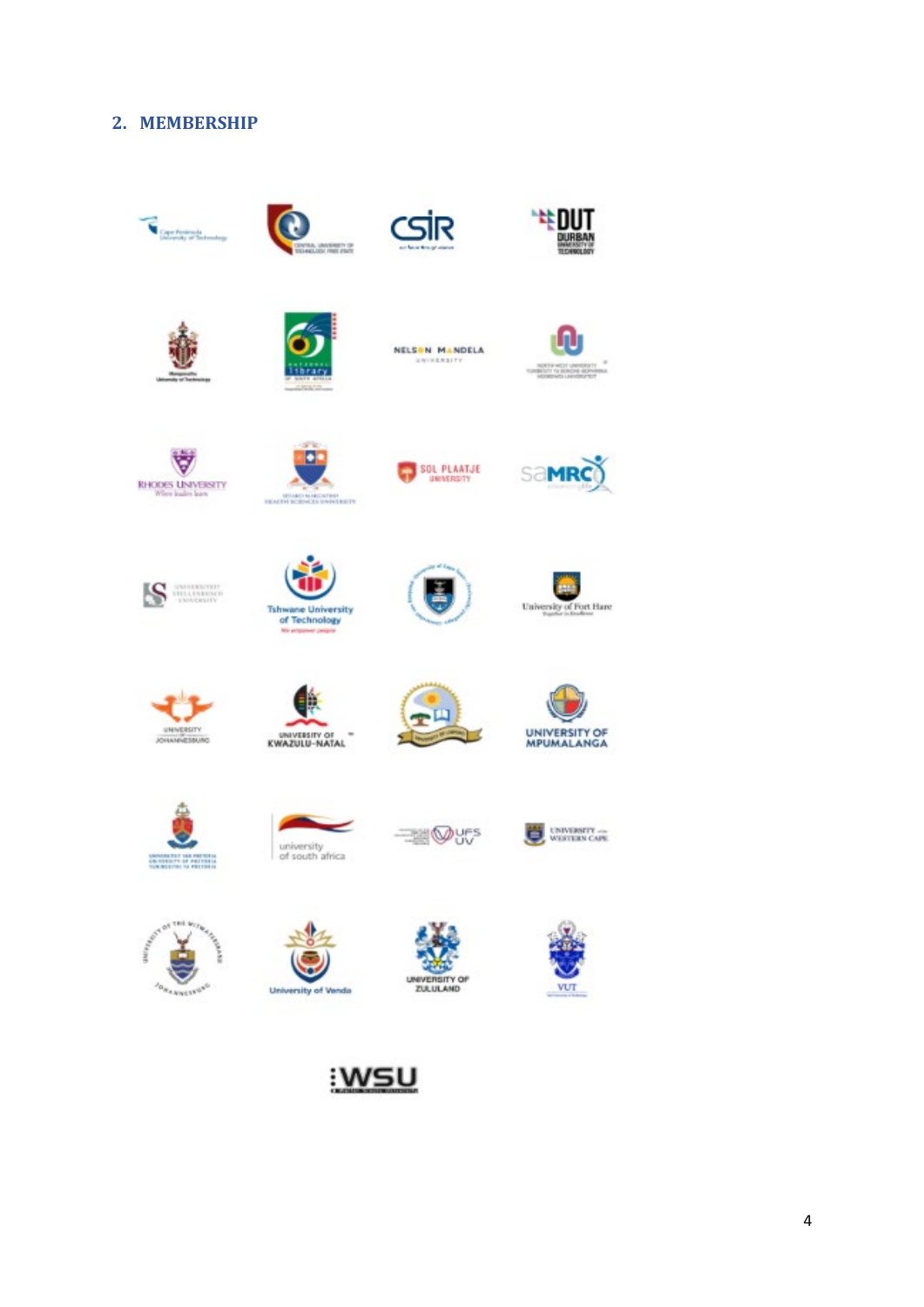# <span id="page-4-0"></span>**3. MOVEMENTS, RESIGNATIONS AND RETIREMENTS**

#### **New Appointments**:

The following new appointments were made in 2020/2021:

- Ms Sanele Kunene: Director of Library and Information Services, Tshwane University of Technology from 1 September 2020.
- Ms Betsy Eister: University Librarian, Central University of Technology from 1 October 2020
- Ms Jeannet Molopyane: Director: Library and Information Services at the University of the Free State from 1 January 2021.

#### **Retirements:**

None.

#### **Resignations**

Ms Betsy Eister: Director: Library and Information Services, University of the Free State

#### **We Remember:**

2020 will go down in history as the year of the COVID-19 pandemic that caused havoc, stress and strain to every sector in SA and globally. Higher Education was in lockdown almost the whole year in most institutions. Academic Libraries valiantly offered virtual services and online access (including zero rated connectivity) to "save the academic year 2020". Library Directors and Staff Teams must be applauded for their unstinting support to learning, teaching and research, during a time when most colleagues lost loved ones and family.

I wish to also offer CHELSA's condolences to all libraries who have lost Librarians during 2020. Never has there been a better time than now, for us to rise to humanity, by offering excellence in our services and come together for our Library Profession – that is what shapes us as true Leaders.

I also remember Ms Clare Walker, who passed on last week, who served as an inspiration to the LIS profession in the country. The sector was irrevocably shaped by her passion and dedication. She will be sorely missed.

The Cape Town Fire and destruction of the UCT Main Campus Library Special Collections and the famous Jagger Library Reading Room, on the 18 April 2021. CHELSA acknowledges UCT and Library Director – Ms Ujala Satgoor, Management and UCT Librarians during this devastating time for the loss of a legacy, and jewels to intellectualism of the African Studies Collections amongst other important inherited original literature. CHELSA offers support and conveys our regret for the loss. May UCT find inner strength and fortitude as it builds upon the evidence that good people and colleagues have come to assist. We are hoping to see UCT rise above and higher from this rather unfortunate devastation.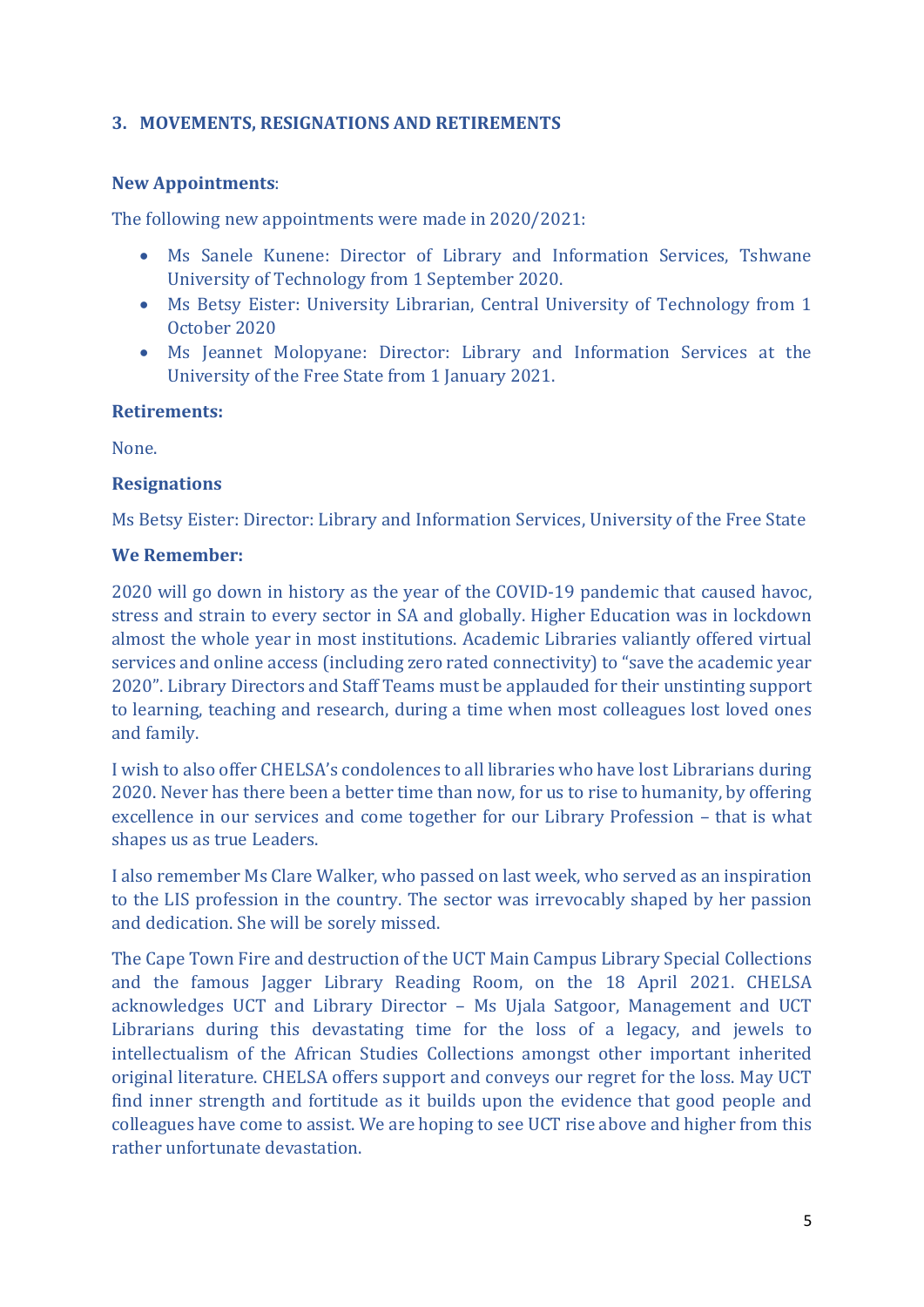# <span id="page-5-0"></span>**4. PROFESSIONAL INVOLVEMENT**

- Ms Ujala Satgoor was nominated onto the Board of IATUL as the Africa Representative.
- Dr Daisy Selematsela was nominated to the Boards of: Research4Life, ORCID, International Science Council – South African National Committee for Data and Science (SA CODATA), and the Editorial Board of Preservation, Digital Technology & Culture (PDT&C).

Congratulations colleagues.

# <span id="page-5-1"></span>**5. GOVERNANCE**

The CHELSA Executive Committee is guided by the CHELSA Constitution and subscribes to the characteristics of good governance, namely, participatory leadership, consensus oriented, accountability, transparent, responsive, effective and efficient, equitable and inclusive.

# **CHELSA Executive Committee for the term 2020 – 2022:**

- Dr Shirlene Neerputh, Chair
- Dr Daisy Selematsela, Chair-Elect
- Ms Zanele Mathe, Secretary
- Ms Mushoni Mulaudzi, Treasurer
- Dr Connie Bitso, Marketing
- Ms Ujala Satgoor, Additional Member

#### **Executive Committee Meetings:**

CHELSA Executive Committee Meetings in order to ensure the continued operations of CHELSA and realisation of priorities took place on the following dates:

- 4 August 2020 via Zoom regarding SABS and the CHELSA ALSF
- 18 August 2020 via Zoom meeting with SABS re the CHELSA ALSF
- 21 August 2020 via Zoom
- 11 September 2020 via Zoom National Research Repository
- 28 September 2020 via Zoom Meeting with Sabinet
- 21 22 November 2020 City Lodge Hotel at ORT SoAL Survey
- 8 December 2020 via Zoom National ETD Repository Task Team Briefing Session
- 17 19 December 2020 Cape Town Marriott Hotel Crystal Towers SoAL Report
- 9 February 2021 via Zoom
- 31 March 2021 via Zoom Meeting with SABS re ALSF
- 21 May 2021 via Zoom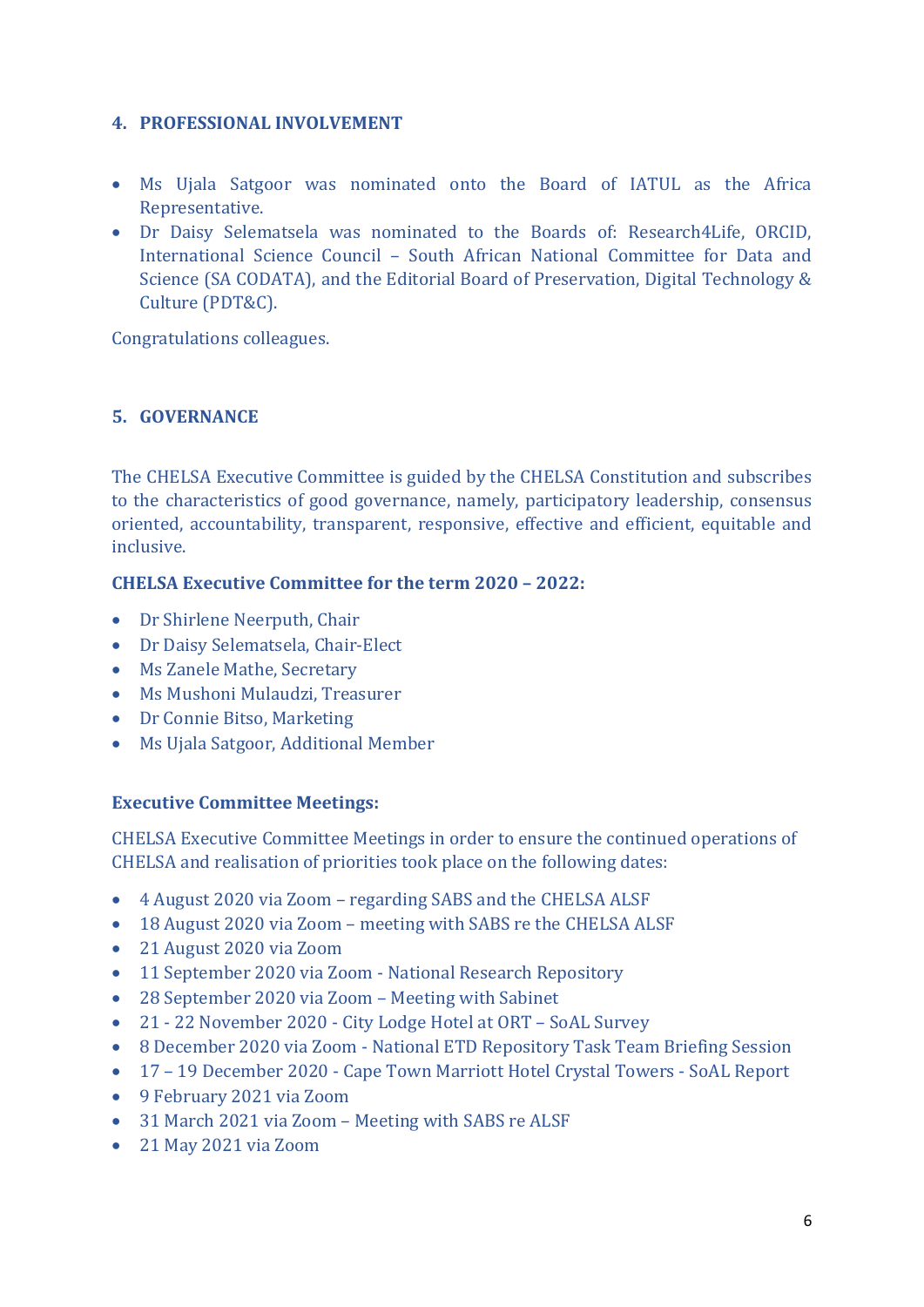The minutes of the Executive Committee Meetings are available on the members section of the CHELSA website.

# **CHELSA Finances:**

The recommended increase in membership fees for 2021 had not been approved at the CHELSA Annual General Meeting held in June 2020.

The Executive Committee subsequently reconsidered the Budget for 2021, A zero percent increase on membership fees for 2021 would be implemented.

The legalities for the setting up of the CHELSA Treasurer, Ms Mushoni Mulaudzi on the CHELSA Bank accounts were finalised early 2021. The Logistics of expediated handover posed numerous challenges. Administrative issues encumbered were COVID 19, related lockdown processes, re-application of the FICA banking requirements and certification of the physical address of the CHELSA office, which had to be authorised by the National Library of South Africa CEO.

This was a time-consuming and laborious process which is now on track thanks to Ms MushoninMulaudzi's and Anke McCallum's efforts.

# **CHELSA Domicilium:**

The ongoing utilisation of the CHELSA Office at the NLSA campus was formalised with the issuing of a Certificate of Office Occupancy by the NLSA in February 2021.

#### **CHELSA Postal Address**:

The CHELSA PO Box address was changed to P.O. Box 1598, Pretoria in 2021. LIASA had generously offered the sharing of the LIASA postal box with CHELSA. All relevant stakeholders were informed, and the postal address updated accordingly.

#### **CHELSA Membership:**

No new members were admitted in 2020 to 2021.

The CHELSA Executive Committee has identified Strategic Partnerships and new members as one of its action plans for the period 2021 to 2024.

#### **Appointment of the CHELSA Project Manager**:

Ms Anke McCallum's contract was renewed for the period 01 June 2020 to 31 May 2021.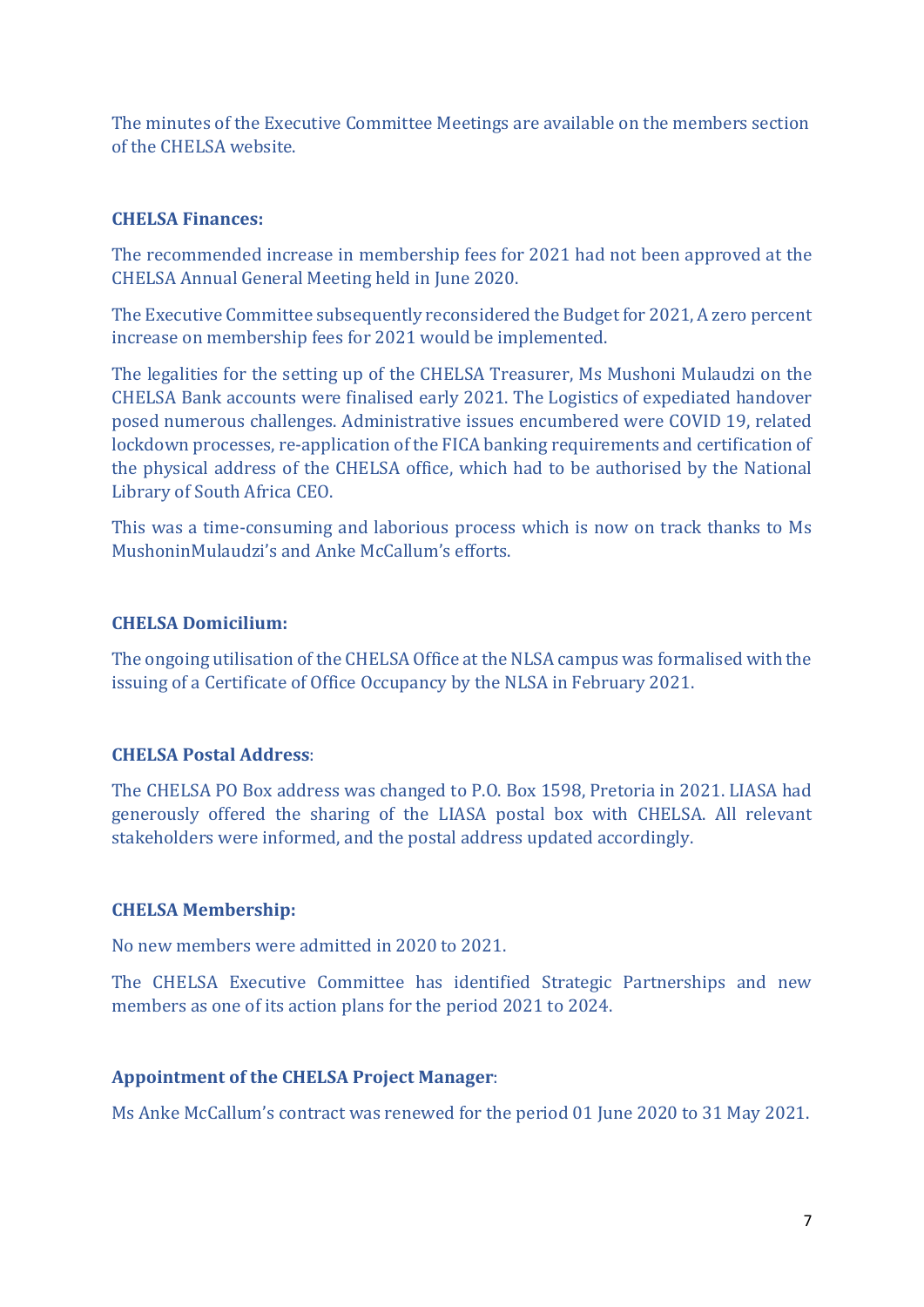# **CHELSA AGM and OGM:**

The 2021 AGM and OGM are scheduled to take place on 28 May 2021.

# **Department of Social Development Compliance:**

The Department of Social Development requires that all non-profit organisations upload narrative report of all activities annually. Upon making enquiries regarding the creation of an online profile for the uploading of the narrative reports, it was established that there was some confusion regarding issuing of the NPO Certificate for CHELSA.

No progress was made with this in 2020 due to the COVID-19 pandemic and the national lockdown and restrictions on physical meetings.

# **Central Supplier Database:**

The updating of CHELSA's details on National Treasury's Central Supplier database, is pending, as the new NPO Certificate is required for the details to be changed.

No progress was made with this in 2020 due to the COVID-19 pandemic and the national lockdown and restrictions on physical meetings.

# <span id="page-7-0"></span>**6. STRATEGIC PLANNING**

Members of the CHELSA Executive Committee participated in a Strategic Planning Session at the City Lodge, OR Tambo International Airport on 17 March 2021. The session was attended by Dr Shirlene Neerputh, Dr Daisy Selematsela, Ms Mushoni Mulaudzi, Ms Zanele Mathe, Ms Ujala Satgoor and Ms Anke McCallum.

The current context was reviewed, bring into CHELSA sharp focus and perspective:

- Shrinking institutional budgets and increasing costs,
- Changing student needs/demands,
- Institutional business continuity (disruptions/risk analysis),
- Health & Safety (facilities/spaces, COVID response),
- The changing roles of libraries and librarianship,
- Open Science, eLearning and the support of teaching and learning,
- Equitable Access (eResources, eBooks, eTools),
- Digital and scholarly literacies,
- Resource sharing/collaboration.

Pathways for driving CHELSA's purpose: *to lead the South African Academic Library Sector*, the strategic goals for the period 2021 to 2024 were identified as:

• Strategic Positioning for increased visibility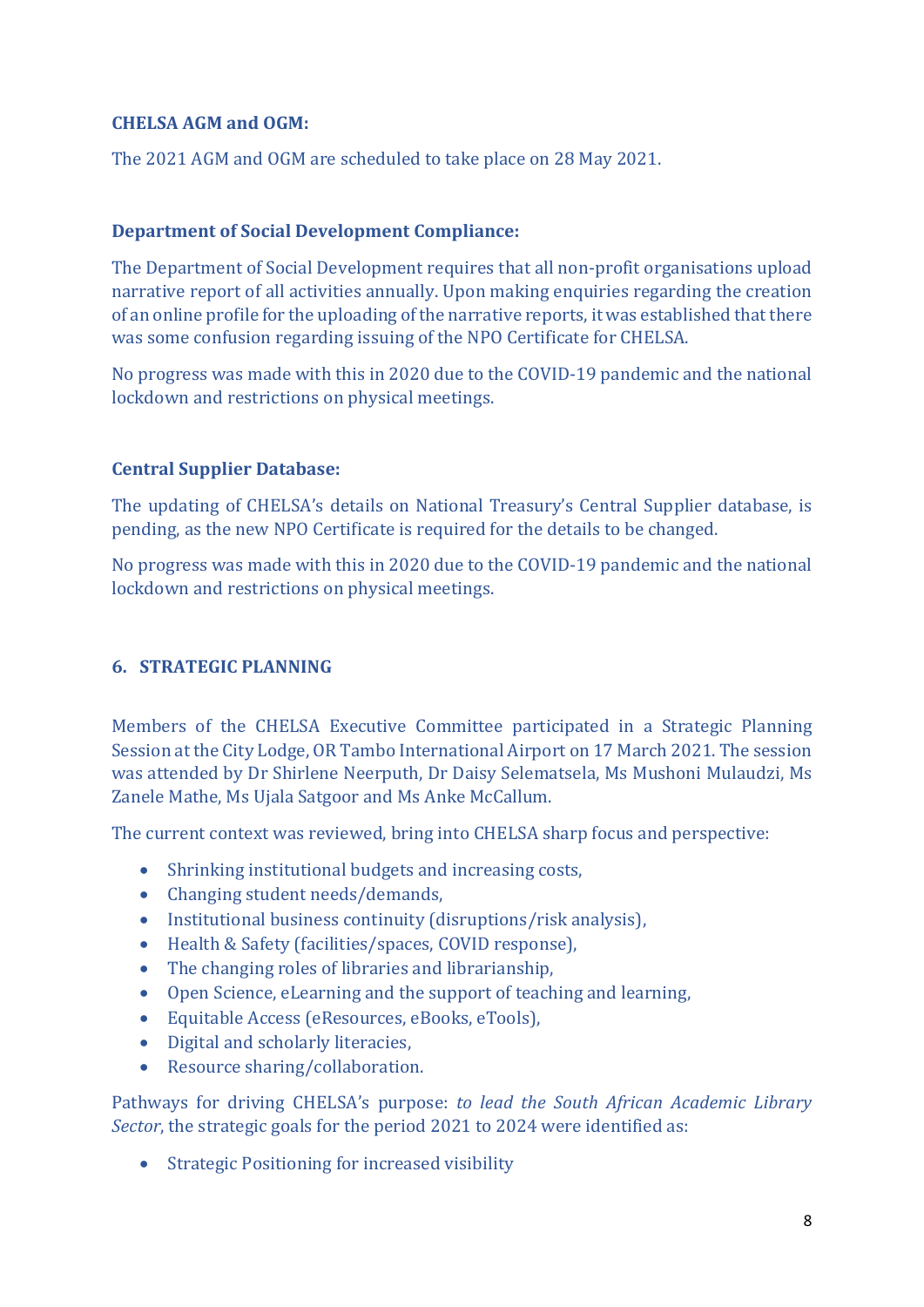- Collaboration and Partnerships
- Governance and Finance
- Standards for Practice
- Meaningful dialogue for continued relevance

Arising from the above Goals, broad-based action plans were drawn up.

# <span id="page-8-0"></span>**7. OVERVIEW OF THE YEAR: CORPORATE PROJECTS**

#### <span id="page-8-1"></span>**7.1 Academic Library Standards Framework (Convenor: Ujala Satgoor)**

The development of the framework had started as a collaborative process in 2018. The principles had been identified and subsequently unpacked. CHELSA established norms and standards for the academic library community, which was submitted to SABS for endorsement. The framework had received overwhelming support from SABS, but CHELSA needed to decide the SABS route, in which the framework would become completely absorbed by SABS with their business continuity processes to be followed, and while the framework would be internationally recognised, CHELSA would lose ownership, with invited CHELSA Executive on board as part of the SABS process for national and international accreditation.

A request was submitted to the SABS Executive in late 2020 in order to clarify the future ownership of the Framework, especially in light of the fact that access to the Standard as a SANS would be limited and behind a paywall. CHELSA also requested whether an endorsement of the current CHELSA Framework by the SABS could be considered.

This matter was discussed further at a meeting held with the SABS Executive. SABS recognises the importance of the CHELSA Academic Library Standards Framework and recommended that CHELSA engage with DHEST and USAf, before deciding on a way forward. Engagements are ongoing.

# <span id="page-8-2"></span>**7.2 The State of Academic Libraries in South Africa Report (Convenor: Dr Shirlene Neerputh)**

The State of South African Academic Libraries Report with the theme "Embracing new frontiers" consists of a broad overview of academic libraries within the context of a changing SA Higher Education landscape, amidst the global pandemic. The report provides a synopsis of academic libraries in higher education in South Africa. The report addresses Library: Governance and Administration, the Value Proposition, Funding, Facilities and Infrastructure; Collections Management; Human Resources; Partnerships and Collaboration, Trends impacting Academic Libraries, including responses to the global pandemic - COVID 19.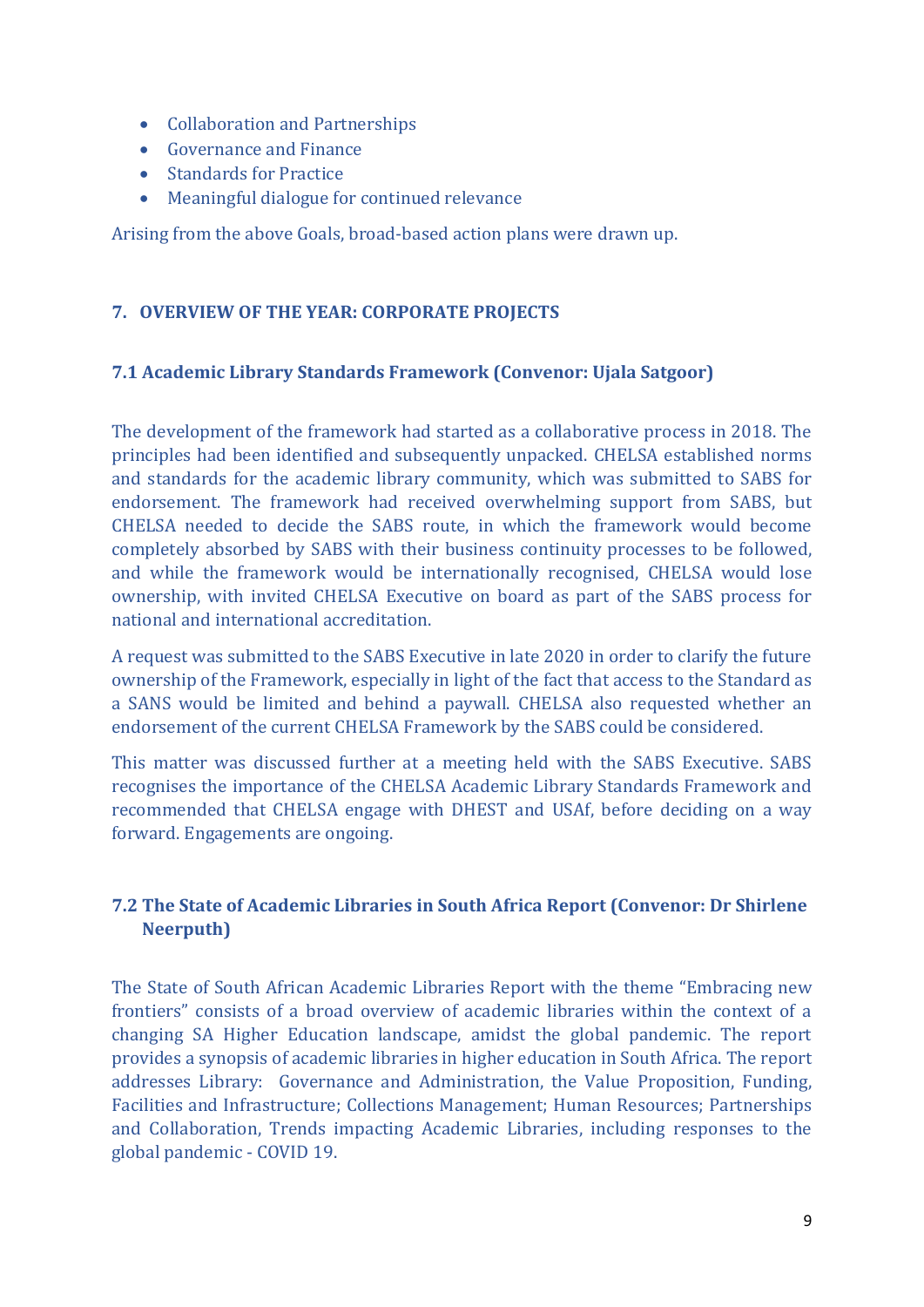The notion of new frontiers speaks to the shedding of old restraints, unlimited opportunities, optimism and future orientation. This has been demonstrated by the narrowing of historical disparities amongst libraries; cognitive underpinning of social justice, access and inclusion; consciousness of student experience and success; the impact of COVID-19 and the agile responsiveness of academic libraries; as well as the demonstration of the value of academic libraries to the teaching, learning and research endeavours of the university.

The final report is in the process of being finalised and covers the major areas that enable optimal functionality and alignment to institutional goals and mandates of South African universities.

It is envisaged that the report will provide a snapshot of the investment made in the 26 public Higher Education Institutions Library facilities, resources and services; contribute to the body of academic library and information services (LIS) developments in South Africa, thereby contributing to the national and international literature on LIS; demonstrate to parent institutions the reality of libraries at the heart of the university and showcase academic libraries contribution and value to the teaching, learning and research endeavours of universities in South Africa; articulate the evolution, responsiveness and adaptability to technologies and trends impacting academic library practice; serve as a benchmarking resource for advancing academic library services and professional development; create a shared resource on the State of Academic Libraries in South Africa; examine emergent trends in South African Academic libraries and also demonstrate the value an academic library adds to the teaching, learning and research endeavours of a university.

The Report was informed by data collected from a CHELSA survey sent during November 2020 to all 26 public funded higher education libraries. The report was commissioned as a project of the CHELSA Executive Committee and was sponsored in part by the SALI Trust in 2019.

An online survey composed on Google forms was designed to elicit accurate data per institution. A total of 20 members responded to the online survey. The response rate of 76,92% serves as a credible reflection of the status of academic libraries in South Africa. Such data and contemporary issues impacting higher educational libraries comprise the body of this report.

#### <span id="page-9-0"></span>**7.3 Leadership Development Programme (Convenor: Ms Zanele Mathe)**

The purpose of the programme was to support aspiring middle managers and new LIS leaders. A proposal had been formulated, and initial discussions held with facilitators in 2020, with a view to establishing a think tank aimed at library directors and the second level of leadership. Much work was put into the project, which unfortunately was placed on hold due to the COVID-19 pandemic.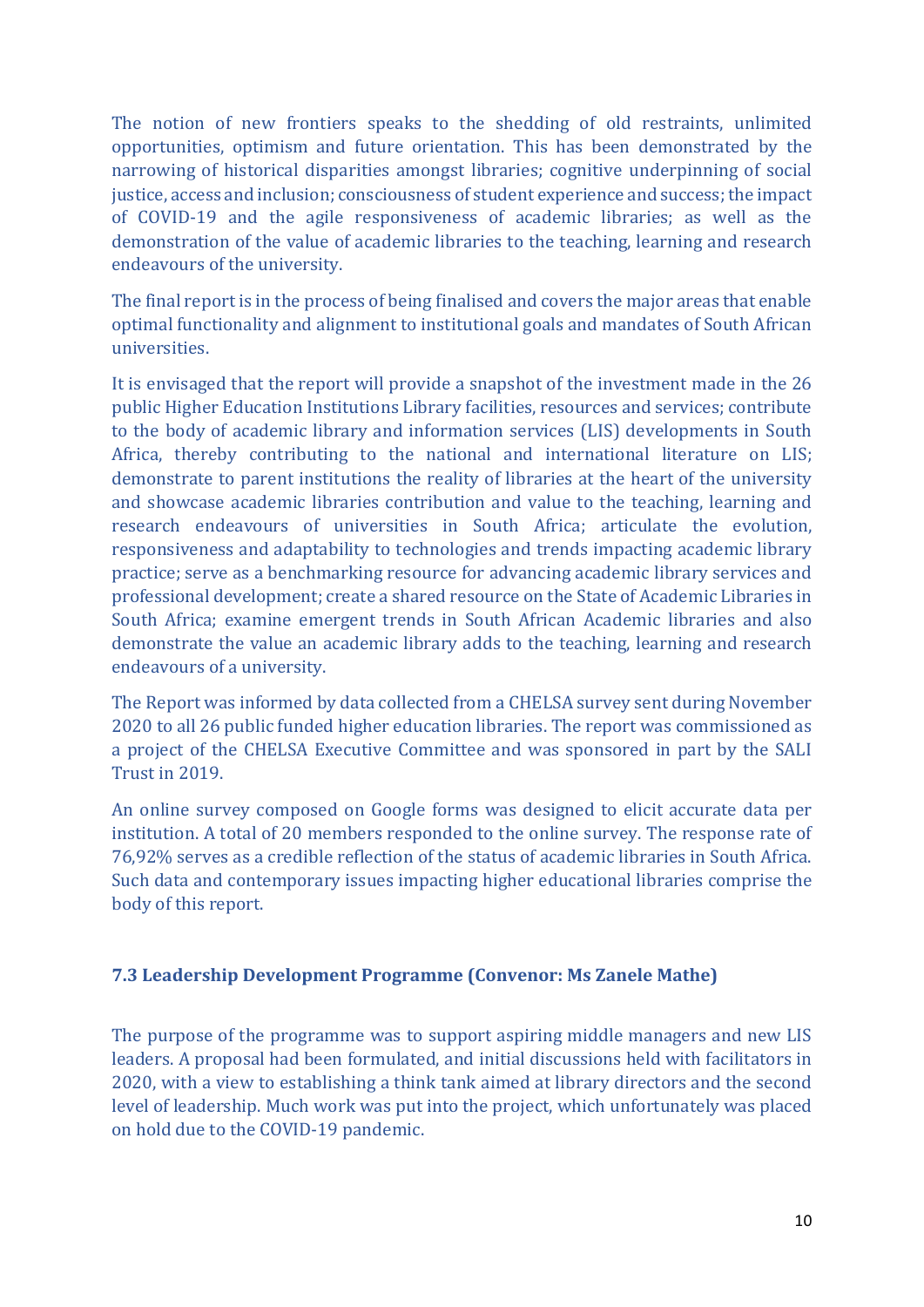# <span id="page-10-0"></span>**7.4 CHELSA Marketing Team (Convenor: Dr Connie Bitso)**

In light of placing more value on CHELSA matters and creating better communication during a challenging pandemic, a CHELSA Executive noted that a Marketing Officer was required in terms of the CHELSA Constitution, and subsequent to the Annual General meeting, held in June 2020, Dr Connie Bitso agreed to lead the Marketing portfolio. The Executive Committee also recommended that additional resources be called upon to assist with the marketing portfolio, especially for social media and website matters.

The CHELSA Marketing Team was constituted in March 2021 and currently consists of the following members:

- Dr Connie Bitso (Chairperson) University of Fort Hare
- Mr Errol Solomon University of the Western Cape
- Ms Natalia Molebatsi UNISA
- Ms Janine Dunlop University of Cape Town
- Ms Anke McCallum CHELSA

The following matters are in the process of receiving attention:

- Corporate image templates for CHELSA
- CHELSA Website
- CHELSA Facebook page
- Marketing contacts at member institutions
- CHELSA Marketing Team Terms of Reference

# <span id="page-10-1"></span>**8. NATIONAL AND INTERNATIONAL ENGAGEMENTS**

#### <span id="page-10-2"></span>**8.1 National ETD Repository project (Convenor Dr Reggie Raju)**

The Sabinet Proposal to USAf for funding for a National Repository in 2020, had been withdrawn at the request of CHELSA. Member institutions had indicated their unhappiness with the proposal to USAf, as it was felt that there was capacity within CHELSA to undertake the project. CHELSA set up an inclusive Task Team and formal meetings are underway to look at pathways forward for good practices and a sustainable ETD repository for SA, that promotes Africa's Research nationally and internationally.

A letter and meeting was held with the NRF to request the retrieval and transfer of the NETD archives and all related documentation such as MOUs and NETD Data housed on the NRF server for CHELSA's ownership. No MOUs were traced despite the call from CHELSA.

The first meeting of the Task Team took place 20 December 2020. Dr Reggie Raju, was approached to assist CHELSA lead the Task Team, vetted by his national and international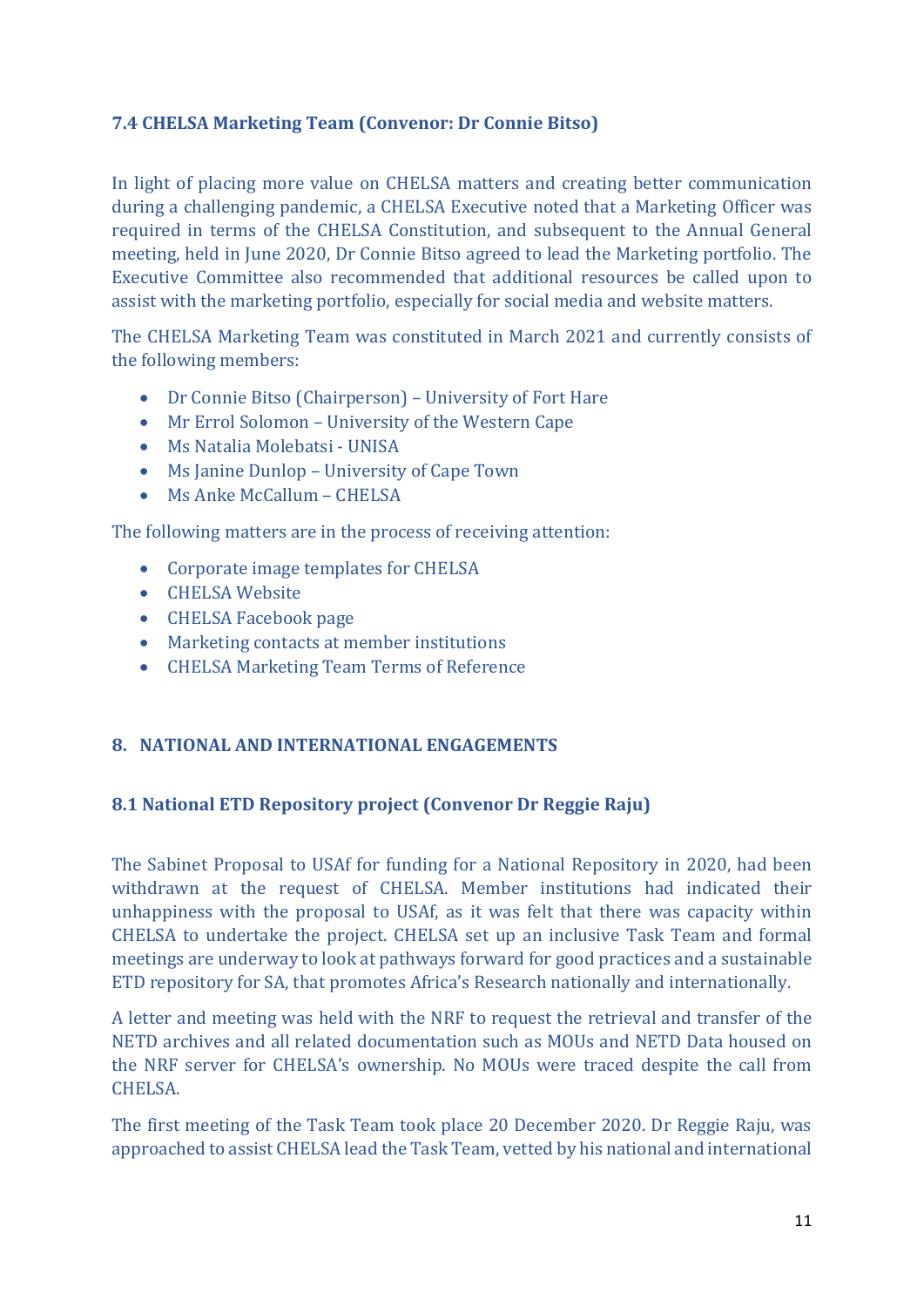stature in building Repositories, Research Recognition, promoting Open Access. Towards the creation of a S.A. National Repository:

"Towards the creation of a National Repository- Developing a Conceptual Framework" drafted for the Task Team's engagement and was shared with CHELSA members.

This was followed by an institutional survey, which was compiled by Mr Mark Synders. The survey provided a snapshot of institutional repositories at universities in SA for consideration by the Task Team in further discussions.

The project-work is proceeding as planned by Dr Raju and the Task Team, and dedicated time has to be allocated for key discussions. This is an inclusive project of all institutions, acknowledging the following key challenges stated in the above conceptual framework document:

"The growing landscape of ETD repositories call for explicit content policies to inform users about their rights and reuse policies. The absence of adequate policies and infrastructure to handle the ETDs at a national level is an issue of concern. Other issues like archiving, preserving, cataloguing, harvesting, interoperability, copyright and plagiarism are also noteworthy issues for the ETD repositories which need immediate attention for redress. The purpose of this concept document is to examine the above issues and the response to the call for greater collaboration to address a national challenge. As a concept document, it does not interrogate workflows. The document will propose scenarios for a way forward that will be of benefit to all 26 institutions in South Africa. It is deemed that the way forward will address the critical issue of research becoming more accessible not only to fellow South Africans and Africans but also to the rest of the global south and the global north. Further, this concept document will table scenarios that will improve visibility and discoverability of South African research for the advancement of further research".

# <span id="page-11-0"></span>**8.2 Copyright**

The Executive engaged with Ms Denise Nicholson on the amendments to the SA Copyright Bill and submitted a letter for consideration to USAf and to Parliament, reflecting upon the following excerpts submission:

The limitations and exceptions in the Copyright Amendment Bill were welcomed by CHELSA. The Bill addresses the needs of modern libraries and related entities in the 21st century, including responding to the Fourth Industrial Revolution developments in our country. Most of our member institutions and libraries have embarked on digitisation and digital curation programmes and have created open access institutional repositories and/or research archives but our current copyright law creates ongoing barriers and challenges for them. Some have also moved into the realm of artificial intelligence, 3D productions, augmented reality, etc., but the current copyright laws are a major barrier to development and expansion in these important areas.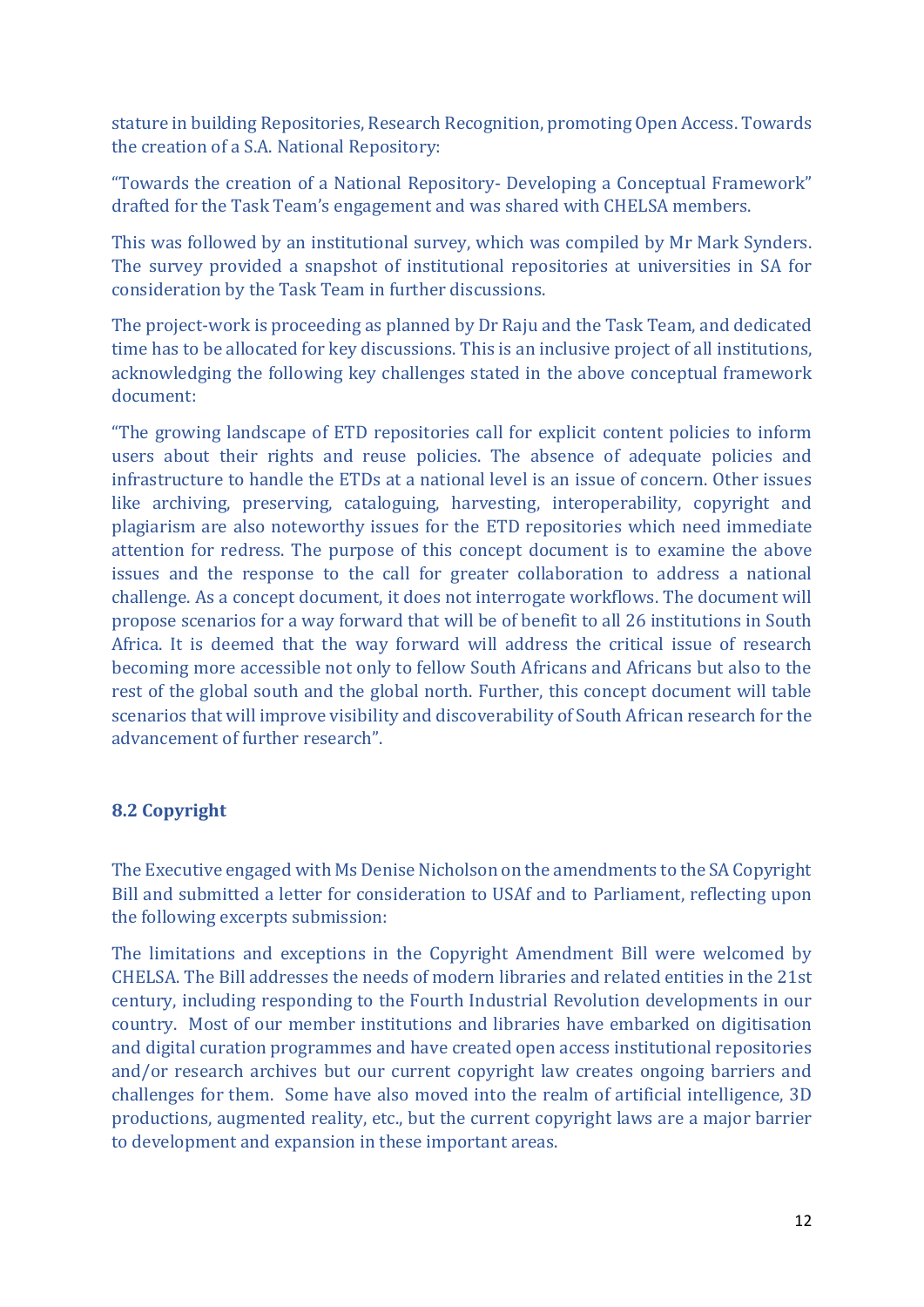The limitations and exceptions in the Bill address the constitutional rights of access to information, education, non-discrimination, and many others as set out in the Bill of Rights. They address the statutory mandates of libraries, archives and related entities which have been standard internationally accepted practices for centuries, but now extend to the digital world. Some of the exceptions in the Bill are already permitted in the current law except they do not extend to the digital environment, such as resourcesharing, interlibrary loans, preservation, replacement of works, etc.

Some of the exceptions and limitations also support and/or facilitate Open Access, Open Licensing and Open Science programmes, to which Government has committed".

CHELSA also added its name in support of the *Statement on Copyright and Proposal of a Waiver from Certain Provisions of the Trade Related Aspects of Intellectual Property Rights (TRIPS) Agreement for the Prevention, Containment and Treatment of COVID-19 (IP/C/W/669)* in support of the prevention, containment and treatment of the COVID-19 pandemic through the promotion of access to knowledge.

# <span id="page-12-0"></span>**8.3 Memorandum of Understanding between CHELSA and USAf**

A formal Memorandum of Understanding between CHELSA and USAf was drafted, to effect best opportunities for engagements on CHELSA projects/issues warranting higher decision-making. The MoU has been approved by members for signing.

Prof Ahmed Bawa has also been invited to attend the CHELSA Ordinary General meeting to take place on 26 May 2021.

# <span id="page-12-1"></span>**9. CONCLUSION**

2020 has been an extremely challenging year with lockdown presenting unique challenges of achieving CHELSA's goals. Nonetheless, gratitude to CHELSA Executive and Ms Anke McCallum, Dr Raju, the NEDT Task Team; Marketing Task Team members, Prof Bawa and the USAf team - together we have achieved, amidst the darkness of COVID-19 in higher education.

CHELSA and Academic Libraries continue to grapple with: Health and Safety; Constrained Funding; Open Access and e-Science and Research; Institutional Sustainability of physical campus life; POPIA Compliance in Higher Education; Technological immersion in Teaching, learning and Research; Business Risks and compliance issues, Staff Development; Work from home; and Service excellence issues in South African pandemic crisis.

Academic Libraries have stood steadfast, often being the beacon of hope to academia and to each other, admirably demonstrated comradeship during the UCT Fires. Academic Libraries were also the forerunner to transit to cloud computing systems and the offering